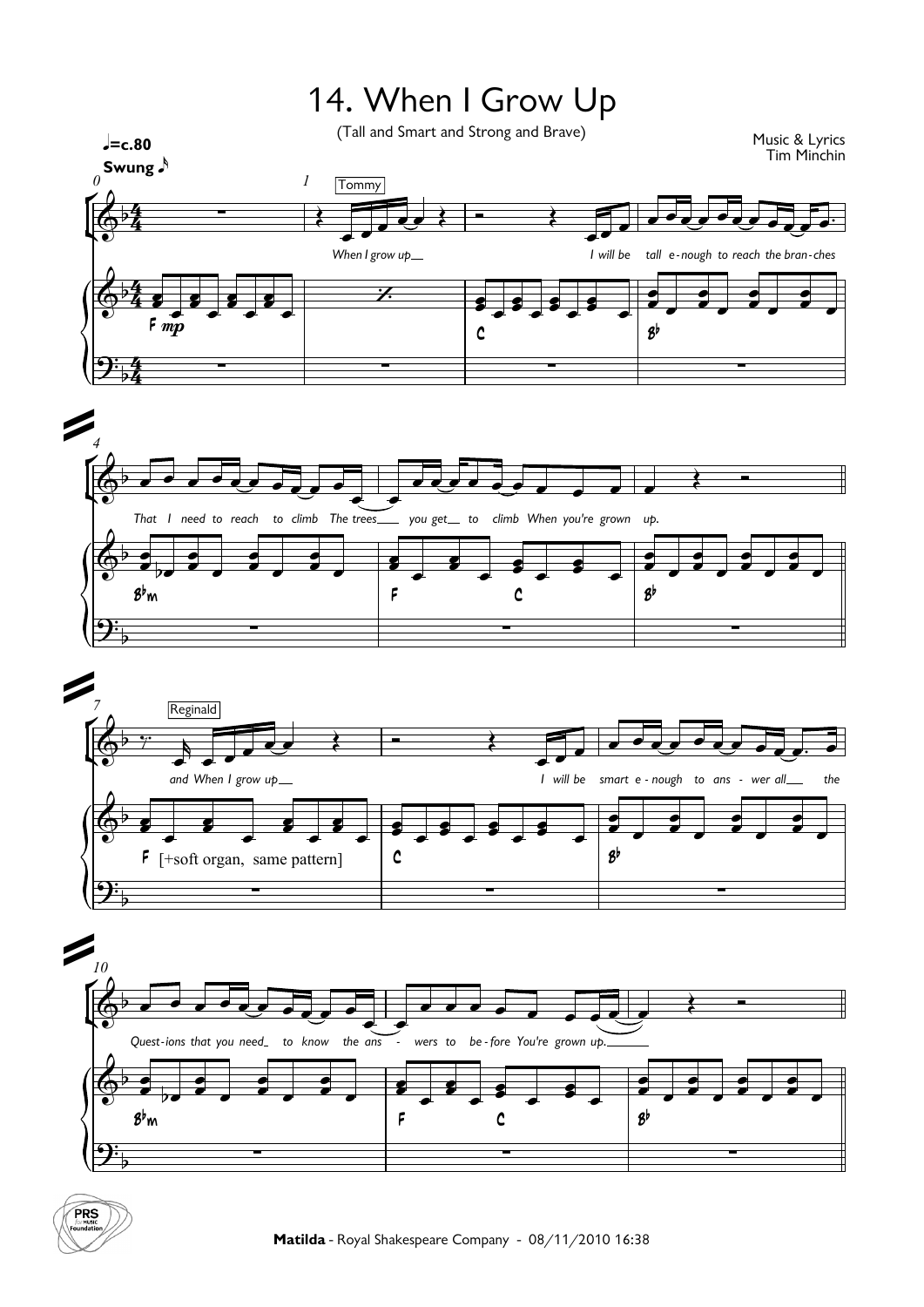





Matilda - Royal Shakespeare Company - 08/11/2010 16:38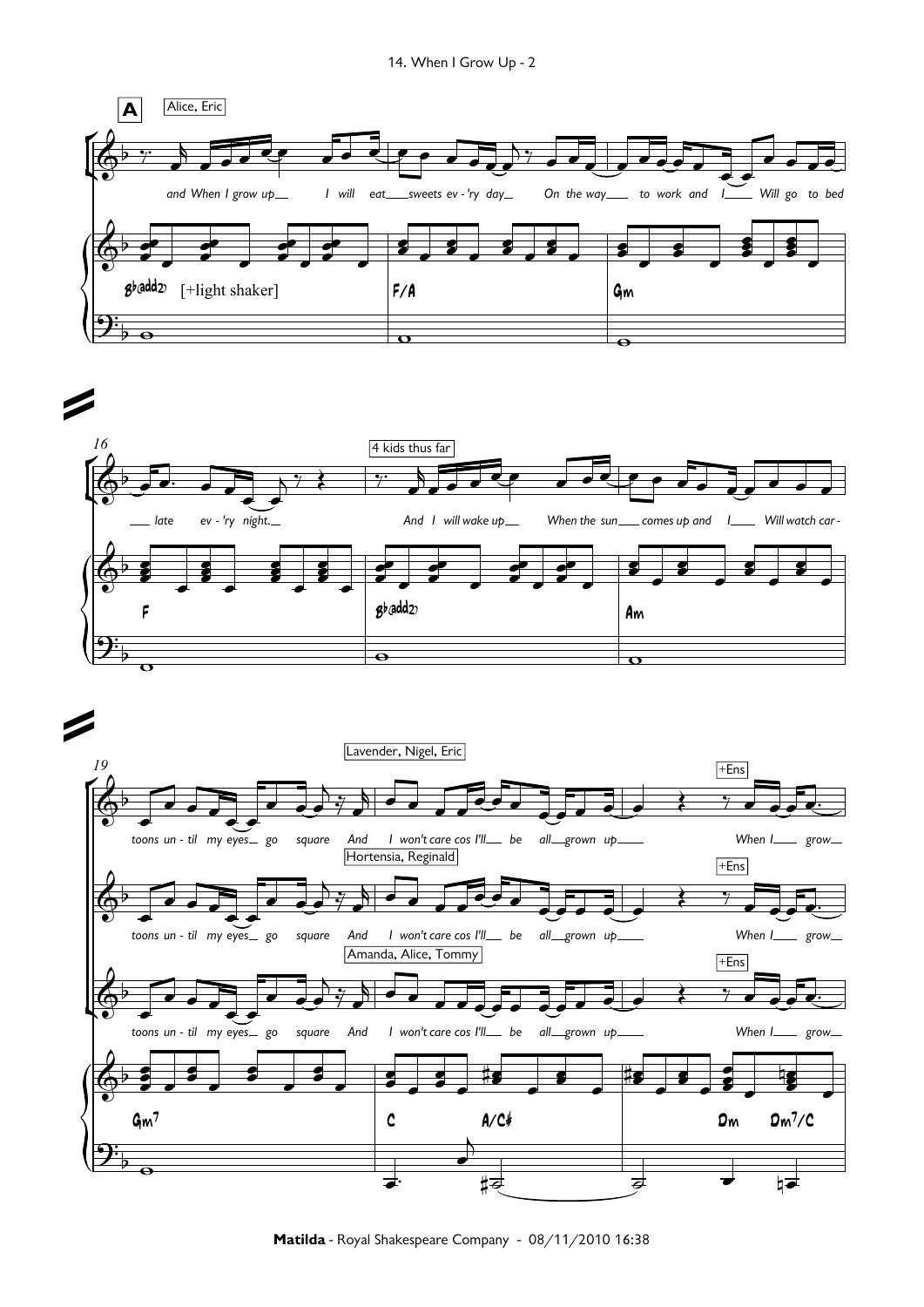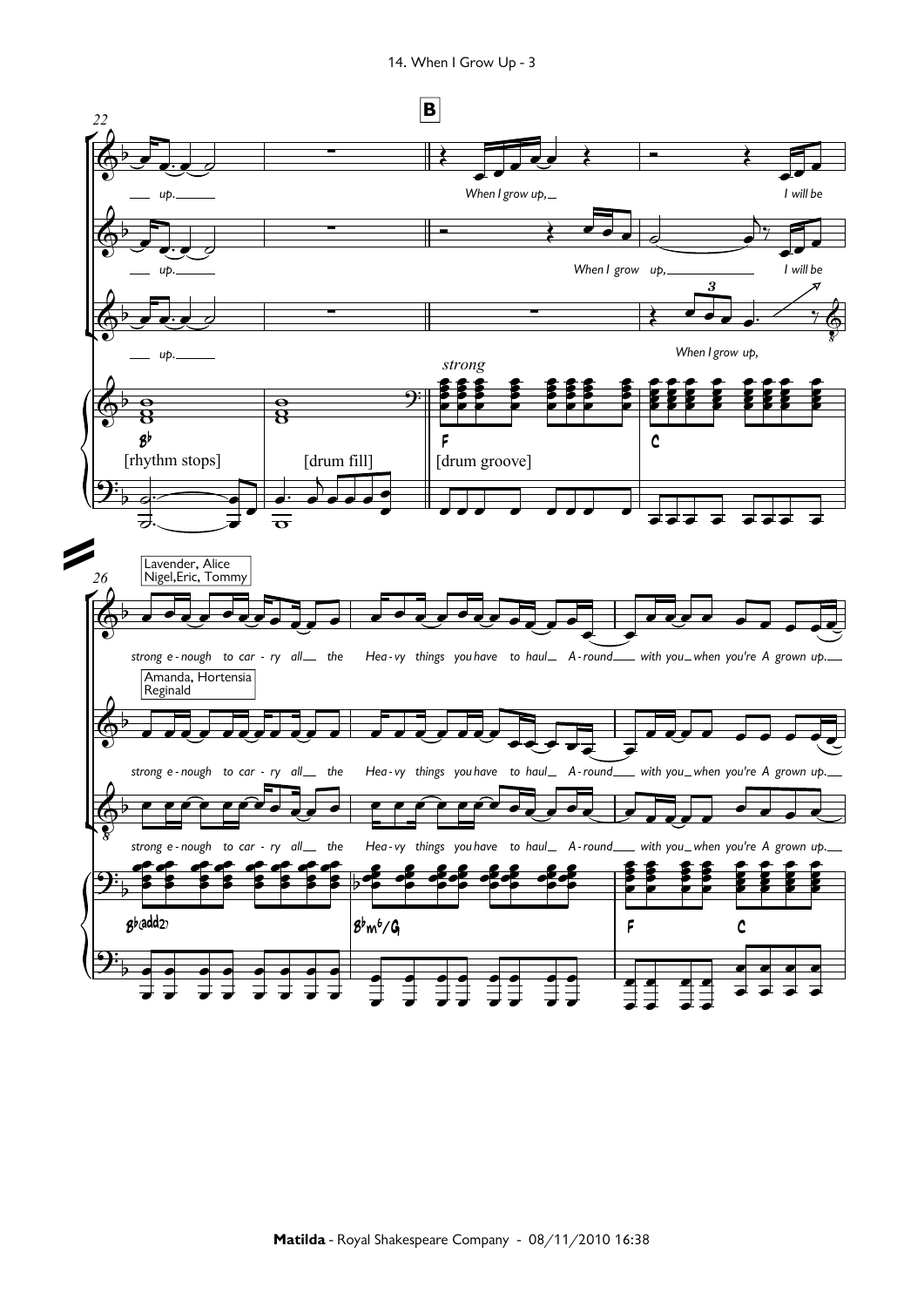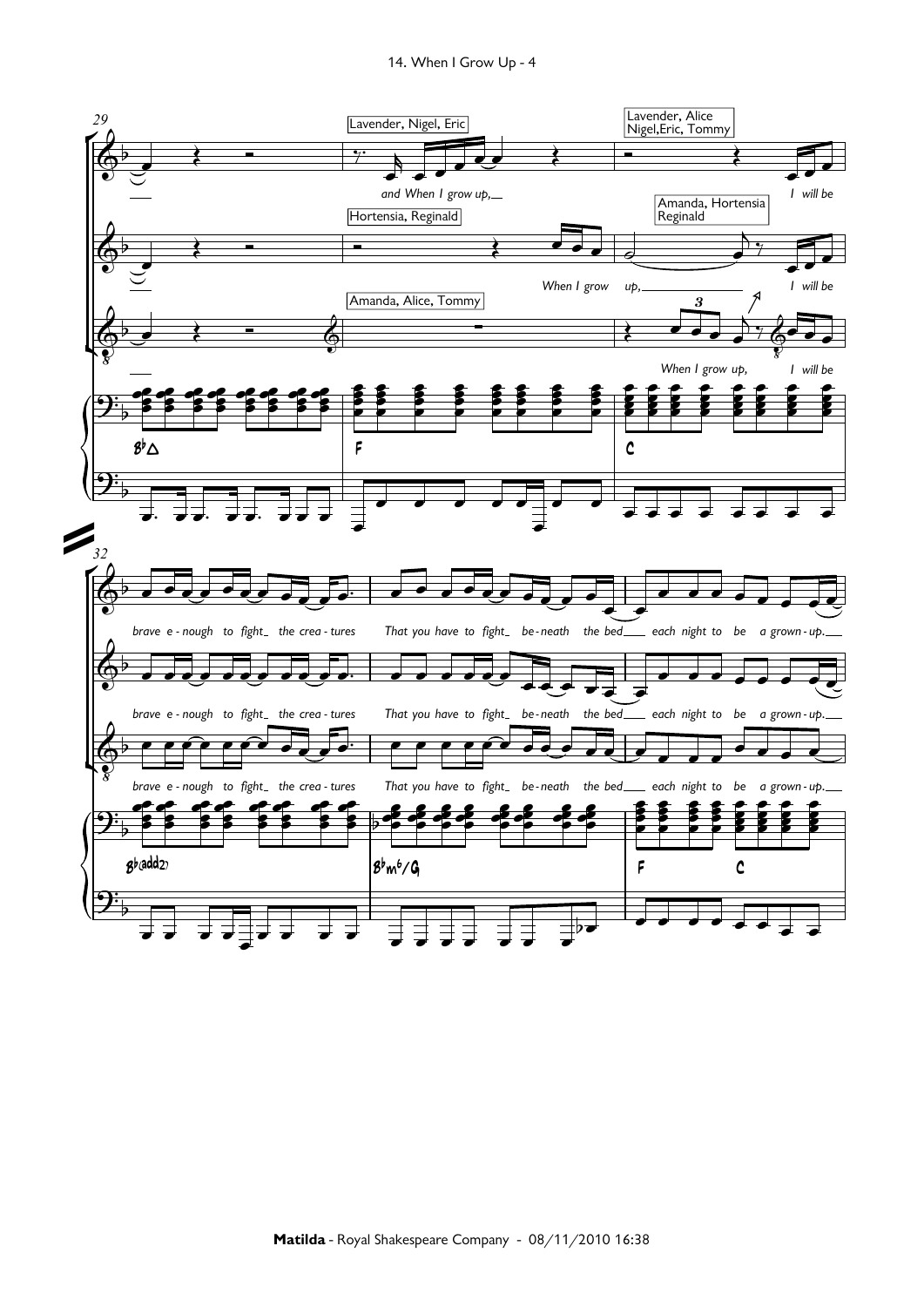14. When I Grow Up - 5

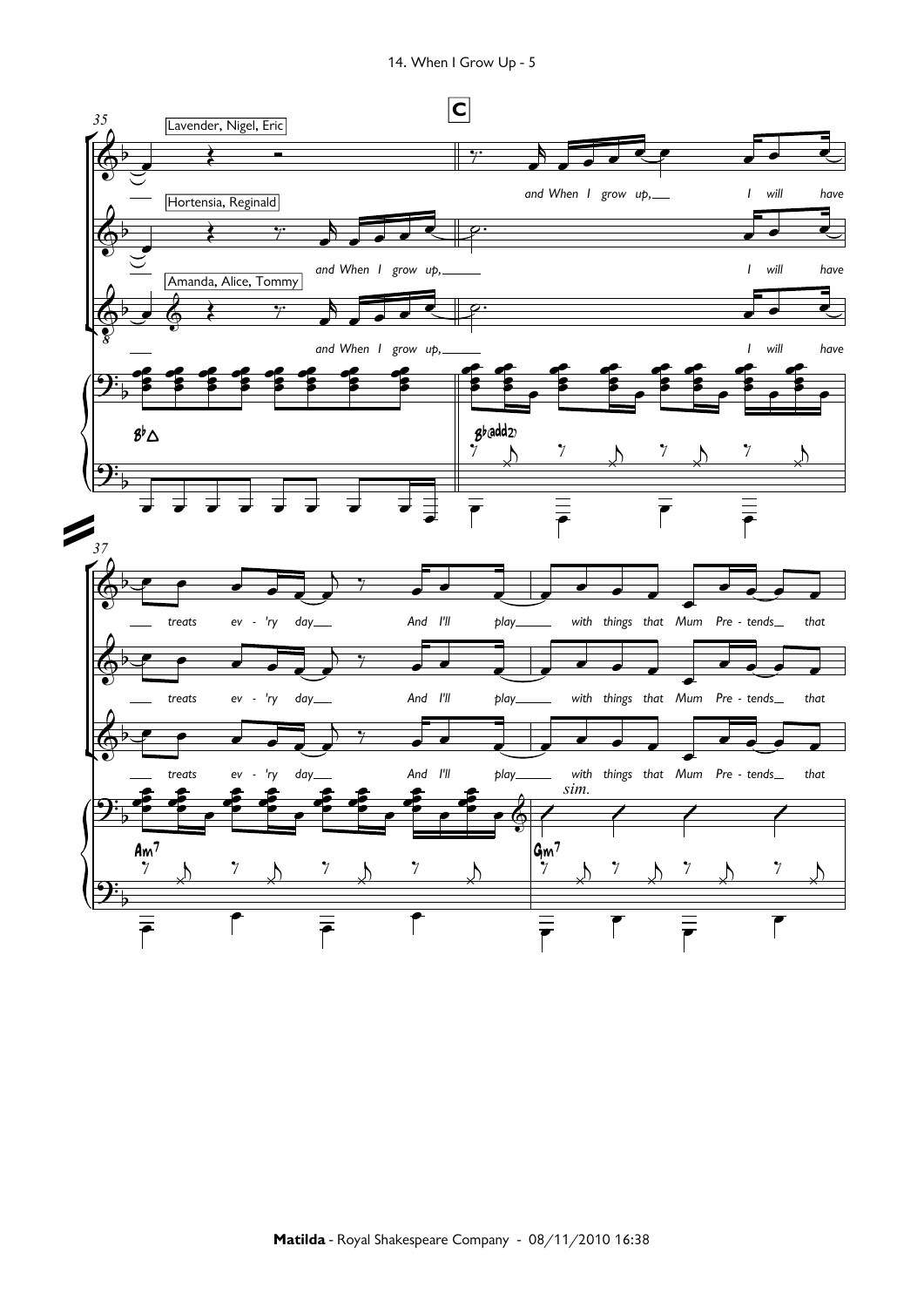

Matilda - Royal Shakespeare Company - 08/11/2010 16:38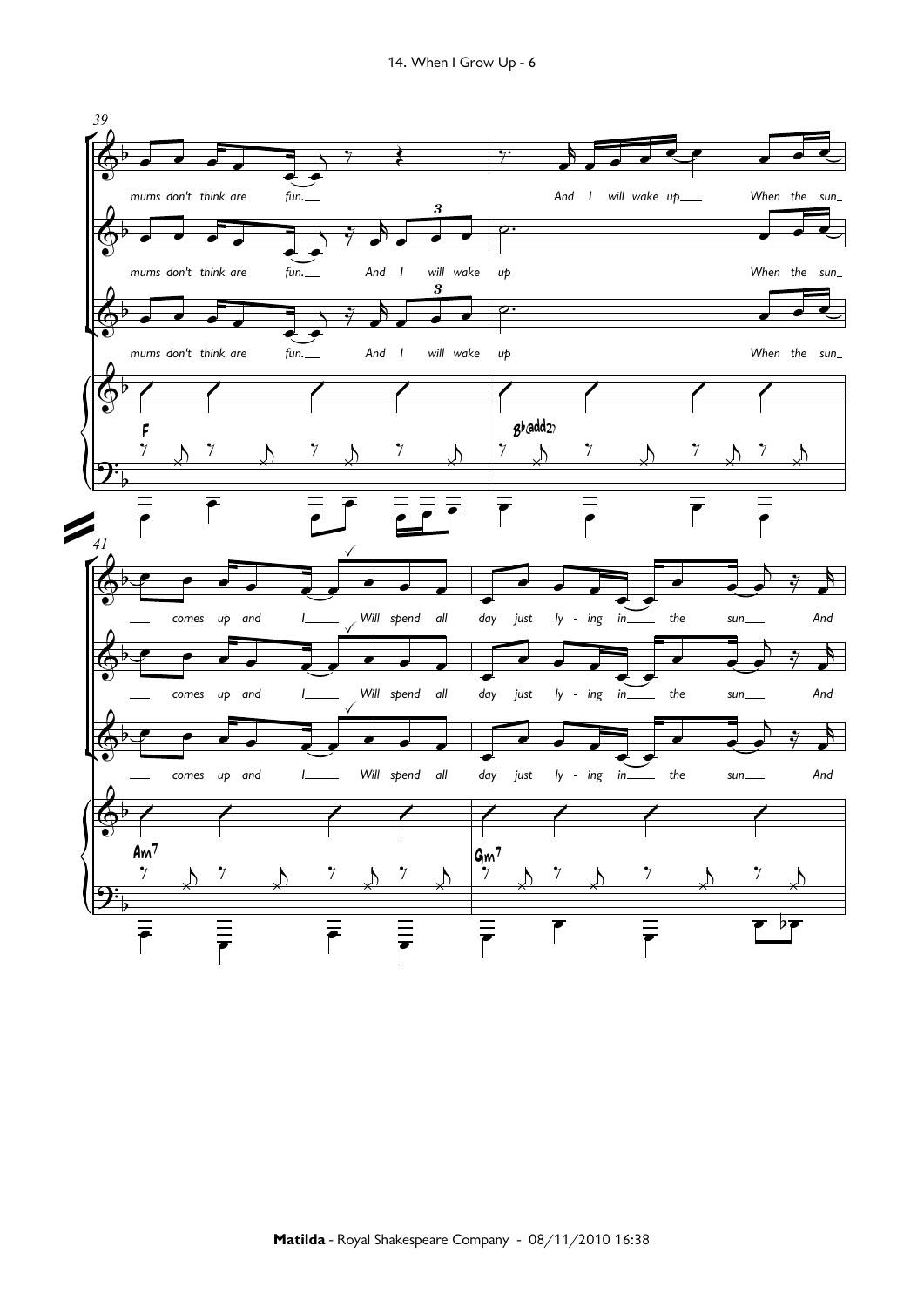14. When I Grow Up - 7

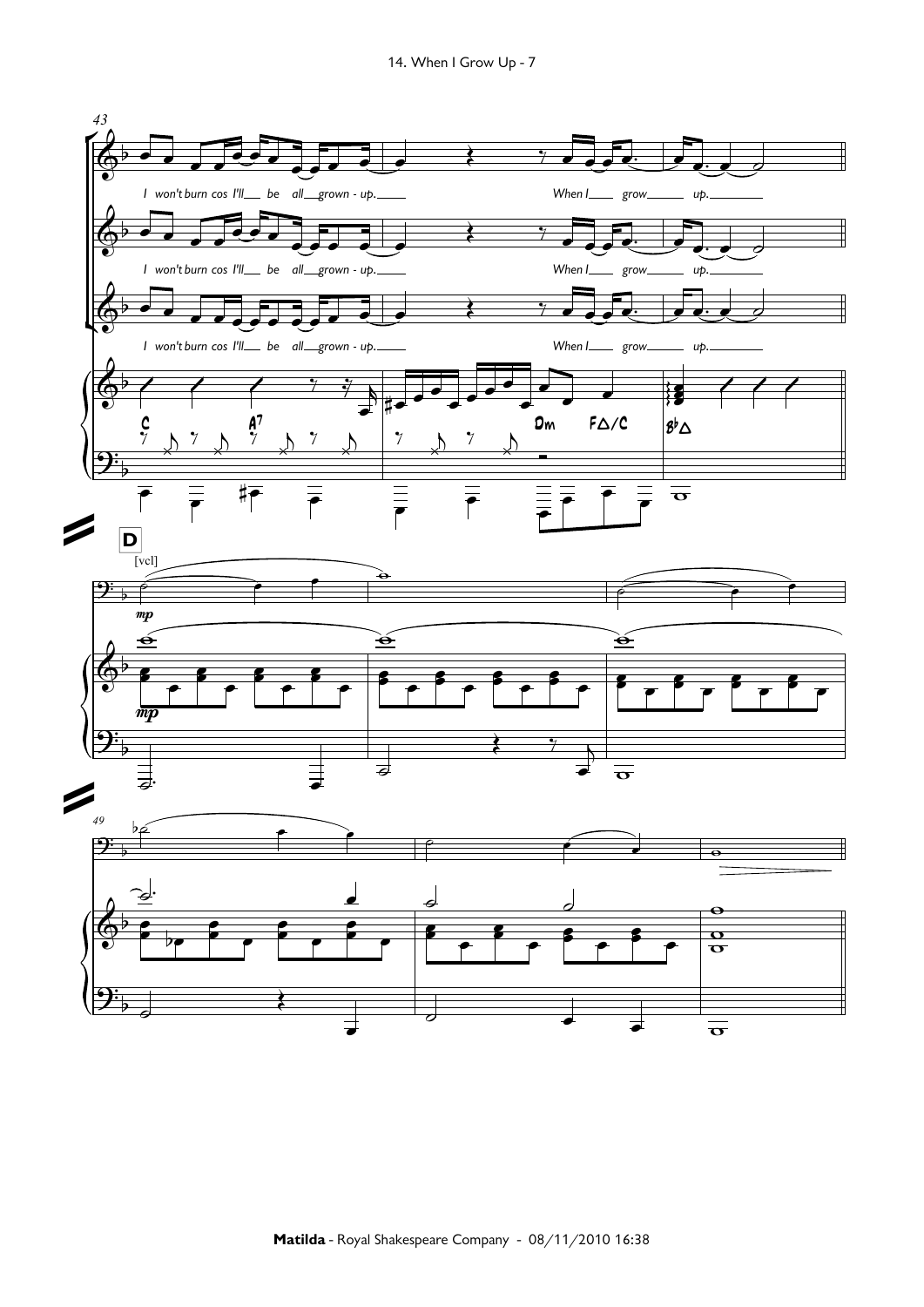